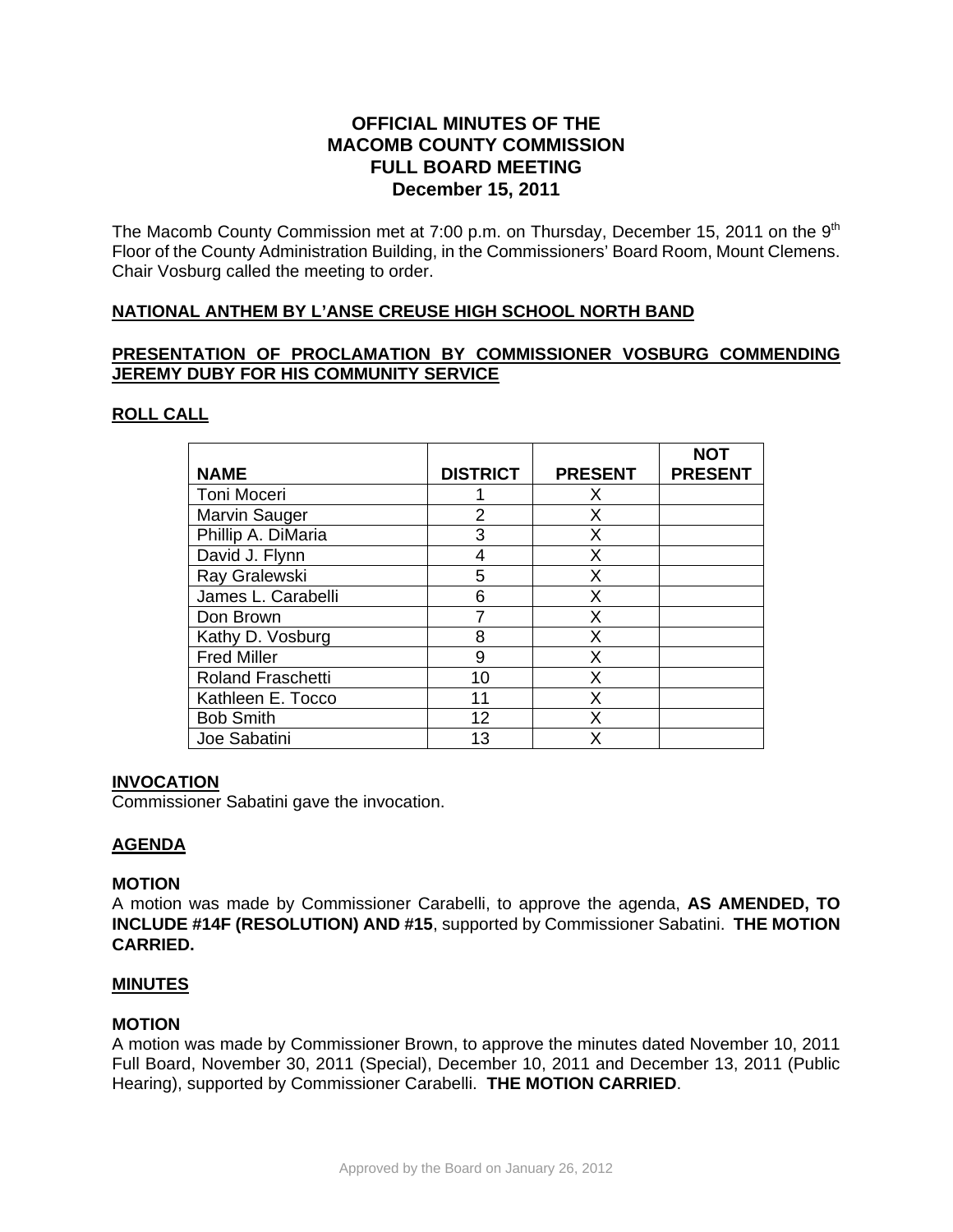### **PROCLAMATION COMMENDING JEREMY DUBY FOR HIS COMMUNITY SERVICE**

#### **MOTION**

A motion was made by Commissioner Miller to adopt the proclamation commending Jeremy Duby for his community service, supported by Commissioner Carabelli. **THE MOTION CARRIED.** 

### **PROCLAMATION HONORING FRANK TAYLOR ON HIS RETIREMENT FROM MACOMB COUNTY COMMUNITY SERVICES AGENCY**

### **MOTION**

A motion was made by Commissioner Tocco to adopt the proclamation honoring Frank Taylor on his retirement from Macomb County Community Services Agency, supported by Commissioner Smith. **THE MOTION CARRIED.** 

#### **PRESENTATION OF PROCLAMATION BY COMMISSIONER VOSBURG HONORING FRANK TAYLOR ON HIS RETIREMENT FROM MACOMB COUNTY COMMUNITY SERVICES AGENCY**

#### **PUBLIC PARTICIPATION**

Dave Joseph, 28637 Buckinghamshire, Chesterfield Twp. Gloria Haller, 260 Cass, Mount Clemens Karen Spranger, 7520 Hudson, Warren Joseph Hunt, Warren Don Lobsinger, 29600 Taylor Street, St. Clair Shores

## *COMMITTEE REPORTS*

#### **BOARD OPERATIONS COMMITTEE – December 6, 2011**

The clerk read the recommendation from the Board Operations Committee and a motion was made by Chair Tocco, supported by Vice-Chair Carabelli, to adopt the committee recommendation:

**R11-081** Recommend that the Board of Commissioners approve the following appointments:

Reappointments of Thomas Landa, Martin Smith, Robert Soullierre, Ted Wahby, Jerry Dancey, Richard Ives and Vincent Viviano to the Macomb County Building Authority for twoyear terms beginning 1-1-12 through 12-31-13 and

Appointment of Commissioner Don Brown to the Hospital Finance Authority Board for a fouryear term beginning 1-1-12 through 12-31-16.

Further, a copy of this Board of Commissioners' action is directed to be delivered forthwith to the Office of the County Executive.

#### **THE MOTION CARRIED.**

## **EXECUTIVE SESSION TO DISCUSS LABOR NEGOTIATIONS**

#### **MOTION**

A motion was made by Commissioner Moceri, to enter executive session, supported by Commissioner Sabatini.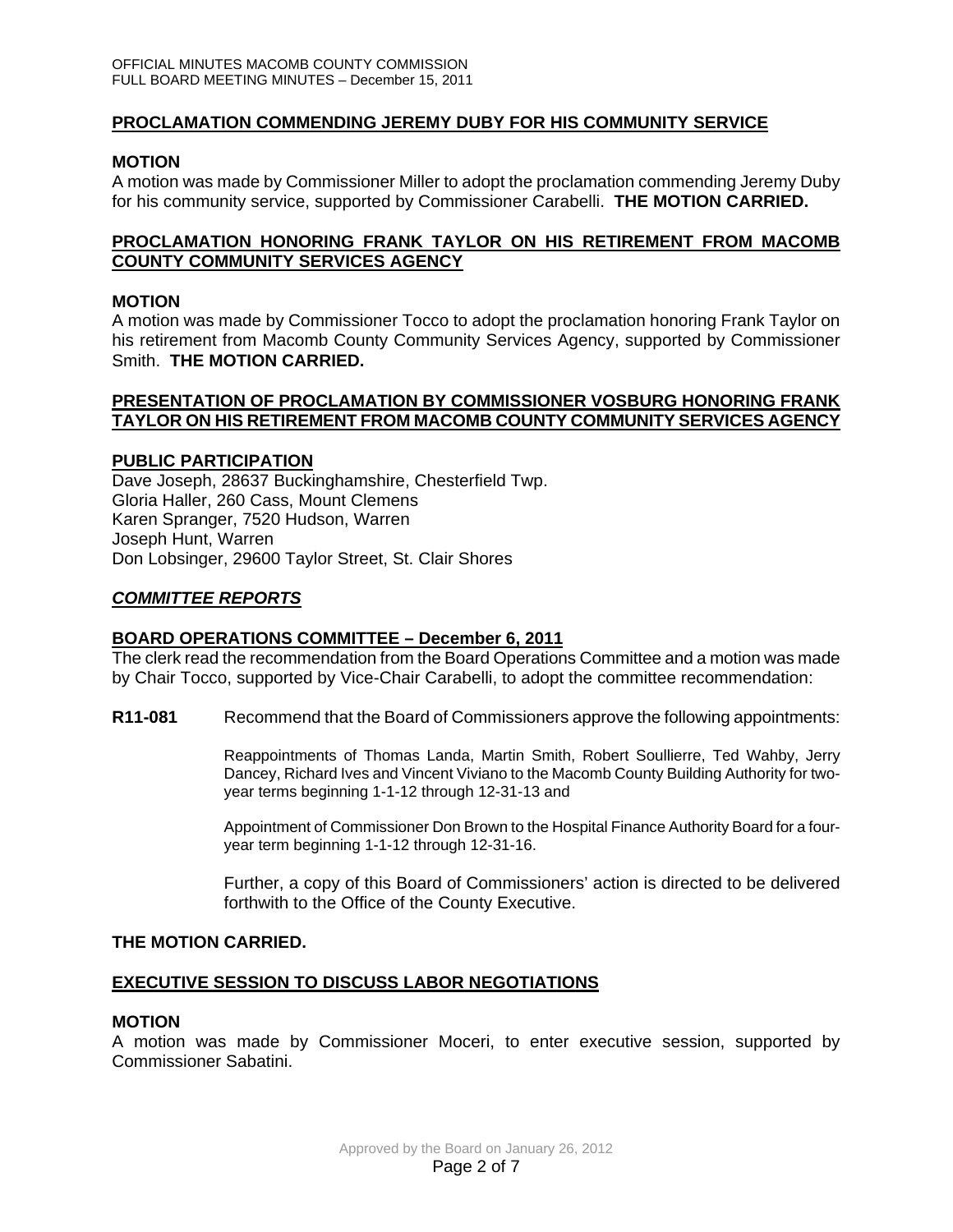A roll call vote was taken. Voting Yes were: Brown, Carabelli, DiMaria, Flynn, Fraschetti, Gralewski, Miller, Moceri, Sabatini, Sauger, Smith, Tocco and Vosburg. There were 13 Yes votes. There were 0 no votes.

# **THE MOTION CARRIED.**

The Board entered executive session at 7:39 p.m. with it concluding at 7:45 p.m.

### **FINANCE COMMITTEE MEETING – December 13, 2011**

The clerk read the recommendations from the Finance Committee and a motion was made by Chair Brown, supported by Vice-Chair Miller, to adopt the committee recommendations:

Commissioner Brown asked to separate item #10. There were **NO** objections.

- **R11-082** Recommend that the Board of Commissioners, on behalf of the Macomb County Executive and the Human Resources and Labor Relations Department, ratify the collective bargaining agreements for the period January 1, 2012 to December 31, 2013, as tentatively agreed to and ratified by the membership of the following bargaining groups: AFSCME Local 411, Building Trades Association, IUOE Local 324 (Boiler Operators), Macomb County Environmental Health Association, POAM – Circuit Court Officers and Professional Association, POLC – Captains/Jail Administrator/Chief of Staff, Teamsters Local 214 – Circuit Court/Friend of the Court, Teamsters Local 214 – Court Reporters, TPOAM Senior Services, TPOAM Juvenile Court and Juvenile Justice Center, UAW Local 412, Unit 39 (General), UAW Local 412, Unit 46 (Assistant Prosecutors), UAW Local 412, Unit 49 (Information Technology), UAW Local 412, Unit 75 (Supervisors), UAW Local 412, Unit 95 (Corporation Counsel), UAW Local 412, Unit 98 (MCCSA – Head Start) and UAW Local 889; further, a copy of this Board of Commissioners' action is directed to be delivered forthwith to the Office of the County Executive.
- **R11-083** Recommend that the Board of Commissioners adopt an ordinance (#9) entitled 2012 Compensation Ordinance for the Board of Commissioners; further, a copy of this Board of Commissioners' action is directed to be delivered forthwith to the Office of the County Executive.
- **R11-084** Approve Plante & Moran as the auditor to perform the Department of Roads 2011 audit for year ending 09-30-11, as per correspondence from Plante & Moran dated July 15, 2011, subject to approval of the Office of County Executive; further, a copy of this Board of Commissioners' action is directed to be delivered forthwith to the Office of the County Executive.
- **R11-085** Recommend that the Board of Commissioners adopt the 2012 Comet (County of Macomb Enforcement Team) budget as recommended by the Comet Board of Directors at their meeting on October 26, 2011 at no cost to the county; further, a copy of this Board of Commissioners' action is directed to be delivered forthwith to the Office of the County Executive.
- **R11-086** Approve the purchase of 10 iPads and cases by the Clerk/Register of Deeds to be used for an in-court check-in module at a cost not to exceed \$4,756.10; funds are available in the jury room account #10116601-97002, with transfer of \$4,756.10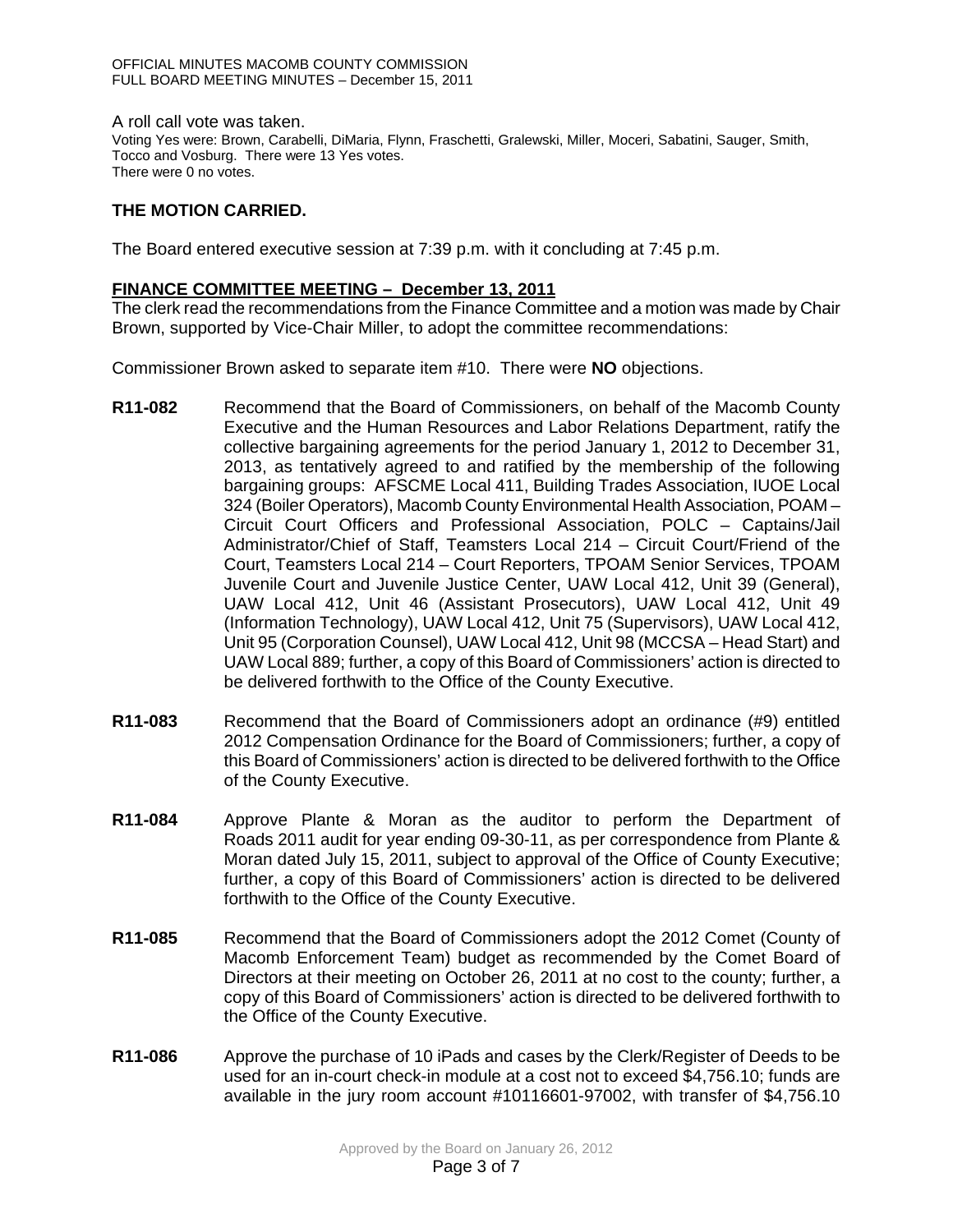from this account into clerk's account #10121501 for payment of the iPads; also, if the order is not complete by December 31, 2011, allow the funds to be carried forward to complete the purchase in 2012; further, a copy of this Board of Commissioners' action is directed to be delivered forthwith to the Office of the County Executive.

- **R11-087** Approve restoring of the Register of Deeds Special Projects account #10123601- 96600 in the amount of \$10,000 annually; further, a copy of this Board of Commissioners' action is directed to be delivered forthwith to the Office of the County Executive.
- **R11-088** Recommend that the Board of Commissioners approve an increase in budgeted expenditures in the 2011/2012 child care fund in the amount of \$12,363.43 to account for donations received in prior years earmarked for activities used to reward residents for good behavior; funding is available in prior year fund balance; further, a copy of this Board of Commissioners' action is directed to be delivered forthwith to the Office of the County Executive.
- **R11-089** Approve increases in budgeted revenues and expenditures in the 2011/2012 Community Services fund in the amount of \$78,635 to account for differences between the current amounts awarded and the amounts included in the 2011/2012 budget approved by the Board of Commissioners in September 2011; further, a copy of this Board of Commissioners' action is directed to be delivered forthwith to the Office of the County Executive.
- **R11-090** Approve the 2011 Equalization study; further, a copy of this Board of Commissioners' action is directed to be delivered forthwith to the Office of the County Executive.
- **R11-091** Adopt an ordinance (#8) regarding the Macomb County budget for the general, special revenue and enterprise funds for fiscal year ending December 31, 2012, as amended; further, a copy of this Board of Commissioners' action is directed to be delivered forthwith to the Office of the County Executive. (Roll Call Vote: Yes-DiMaria, Fraschetti, Gralewski, Sabatini, Sauger, Smith and Brown; No-Carabelli, Flynn, Moceri, Tocco, Vosburg and Miller)

## **THE MOTION CARRIED.**

#### **SEPARATED MOTION**

**R11-092** Approve the five-year capital plan for the years 2012 through 2016 as submitted by the Office of County Executive per section 8.6.2 of the county charter; further, a copy of this Board of Commissioners' action is directed to be delivered forthwith to the Office of the County Executive.

A roll call vote was taken.

Voting Yes were: Brown, Carabelli, DiMaria, Flynn, Fraschetti, Gralewski, Sabatini, Smith, Tocco and Vosburg. There were 11 Yes votes.

Voting No were: Miller and Moceri. There were 2 no votes.

# **THE SEPARATED MOTION CARRIED.**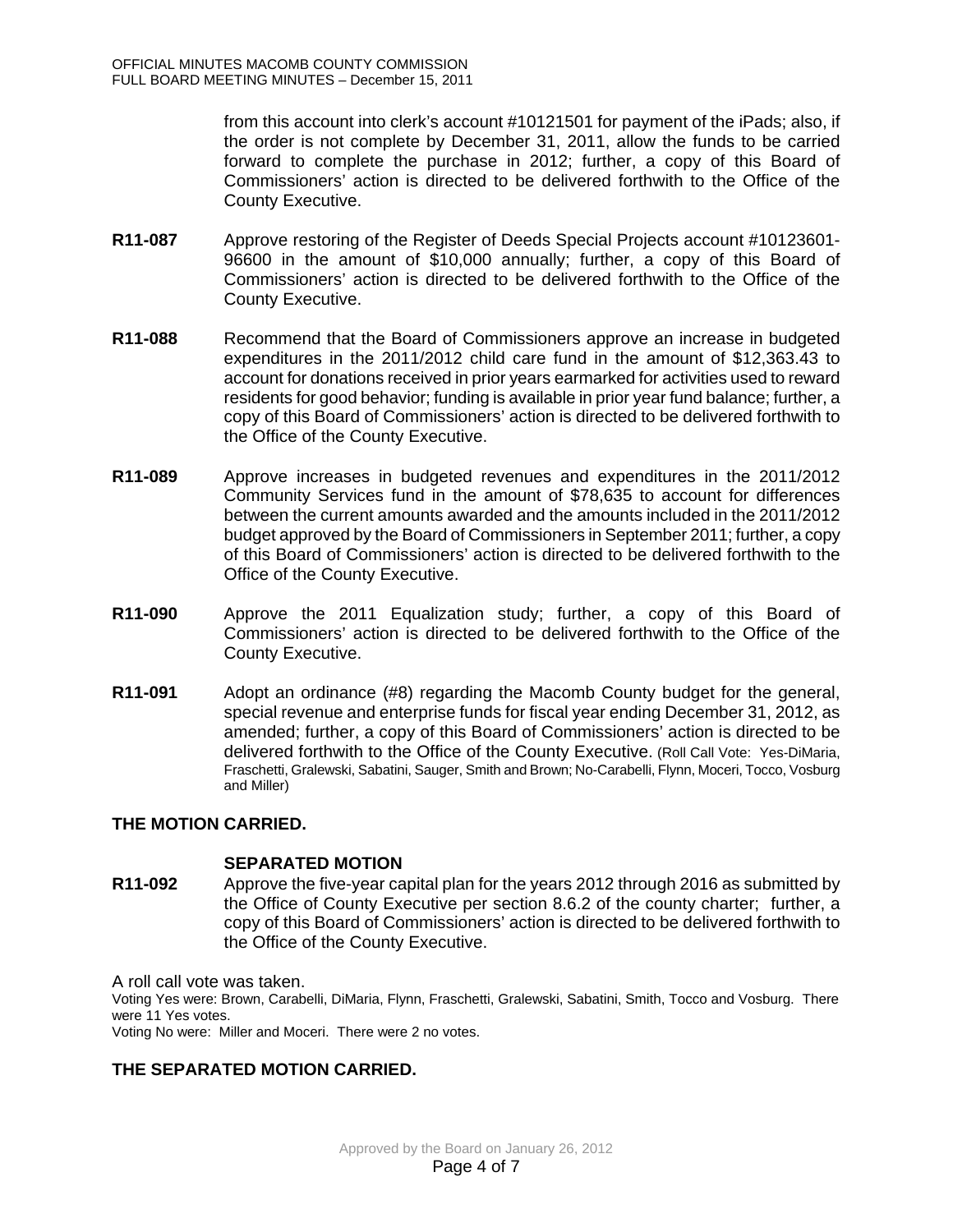#### **CORRESPONDENCE FROM EXECUTIVE None**

#### **RESOLUTIONS**

### **MOTION**

A motion was made by Commissioner Carabelli, to adopt the following Resolutions, supported by Commissioner DiMaria.

Res. No. 11-26 Authorizing Refunding of the Macomb County Building Authority Building Authority Bonds, Series 2004 and Series 2004A and Approving the Undertaking to Provide Continuing Disclosure, (offered by Vosburg)

A roll call vote was taken. Voting Yes were: Brown, Carabelli, DiMaria, Flynn, Fraschetti, Gralewski, Miller, Moceri, Sabatini, Sauger, Smith, Tocco and Vosburg. There were 13 Yes votes. There were 0 no votes.

#### **THE MOTION CARRIED.**

#### **PROCLAMATIONS**

#### **MOTION**

A motion was made by Commissioner Carabelli, to adopt the following Proclamations in their entirety, supported by Commissioner Miller.

Commissioner Fraschetti asked to separate item d. There were **NO** objections.

| Proc. No. 11-29 | In Support of the Macomb Children's Hands-on Museum (offered by Miller;<br>recommended by Board Operations Committee on 12/06/11)                                                         |
|-----------------|-------------------------------------------------------------------------------------------------------------------------------------------------------------------------------------------|
| Proc. No. 11-31 | Honoring Bob Lantzy on His Retirement from Eisenhower High School<br>(offered by Carabelli; recommended by Finance Committee on 12/13/11)                                                 |
| Proc. No. 11-32 | Honoring Kathy Jordon on her Retirement as Director of Macomb/St. Clair<br>Michigan Works (offered by Miller, Flynn, Sauger and Vosburg; recommended by Finance<br>Committee on 12/13/11) |

#### **THE MOTION CARRIED.**

#### **SEPARATED PROCLAMATION**

Proc. No. 11-33 In Support of the Formation of Regional Partners Advocating Transit Here (offered by the Board)

**THE MOTION CARRIED.** (Record Fraschetti NO vote)

## **ITEM WAIVED BY FINANCE COMMITTEE CHAIR:**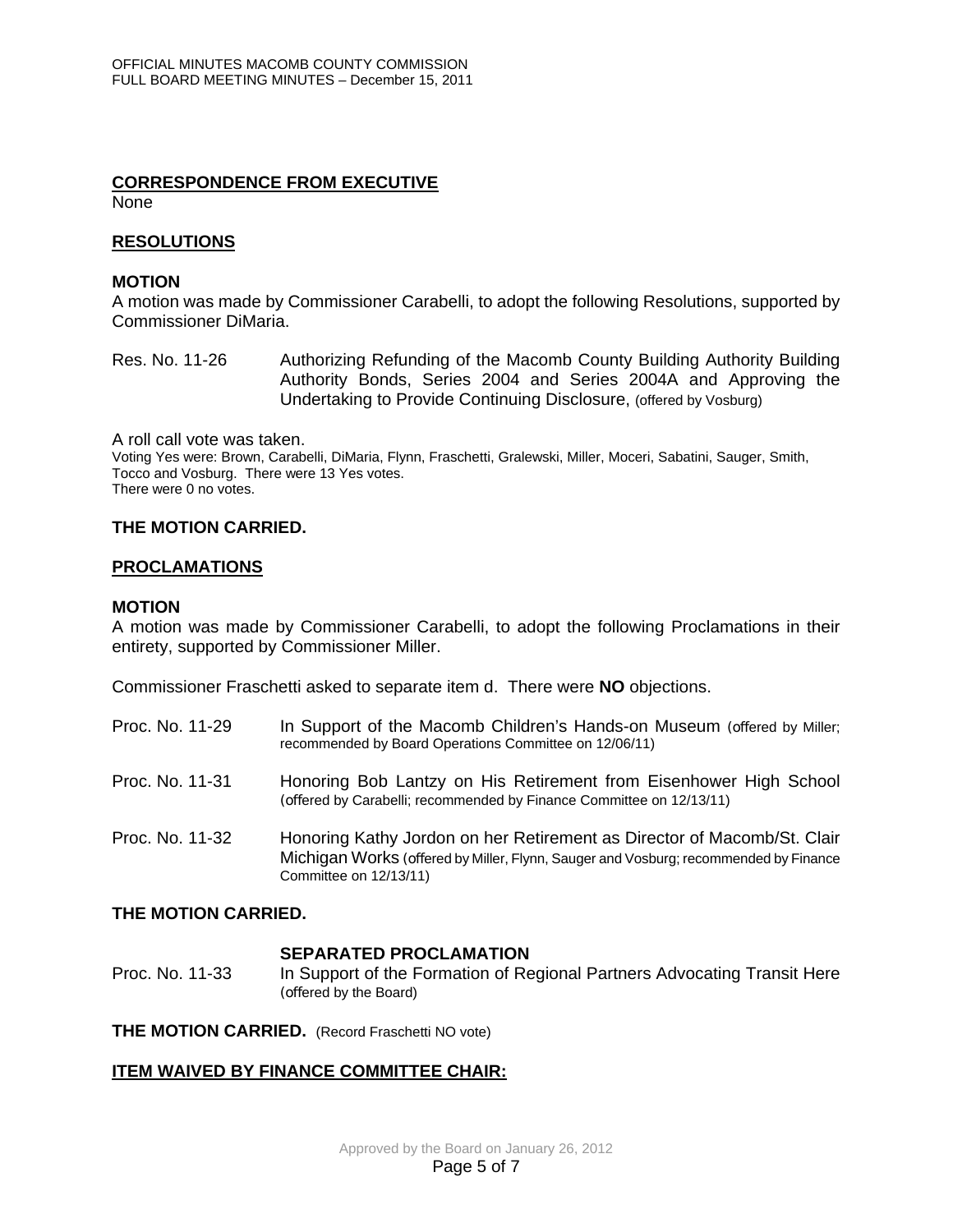## **MOTION**

A motion was made by Commissioner Brown, to approve budget adjustment / 2011-12 Health Care Fund, supported by Commissioner Flynn. **THE MOTION CARRIED.** 

#### **2012 MEETING SCHEDULE**

#### **MOTION**

A motion was made by Commissioner Carabelli to approve the meeting schedule, supported by Commissioner Tocco. **THE MOTION CARRIED.** 

#### **NEW BUSINESS**

Commissioner Miller wished everyone Happy Holidays and said it was an honor to serve this past year and mentioned a historic moment that happened this week - President Obama ended the war in Iraq.

#### **PUBLIC PARTICIPATION**

Mark Deldin, Deputy County Executive Karen Spranger, 7520 Hudson, Warren Joseph Hunt, Warren Don Lobsinger, 29600 Taylor Street, St. Clair Shores Roger Holtslander, 23140 Wellington Crescent, Clinton Twp.

## **ROLL CALL**

|                          |                 |                | <b>NOT</b>     |
|--------------------------|-----------------|----------------|----------------|
| <b>NAME</b>              | <b>DISTRICT</b> | <b>PRESENT</b> | <b>PRESENT</b> |
| Toni Moceri              |                 | X              |                |
| Marvin Sauger            | $\overline{2}$  | Χ              |                |
| Phillip A. DiMaria       | 3               | X              |                |
| David J. Flynn           | 4               | Χ              |                |
| Ray Gralewski            | 5               | Χ              |                |
| James L. Carabelli       | 6               | Χ              |                |
| Don Brown                | 7               | X              |                |
| Kathy D. Vosburg         | 8               | Χ              |                |
| <b>Fred Miller</b>       | 9               | X              |                |
| <b>Roland Fraschetti</b> | 10              | Χ              |                |
| Kathleen E. Tocco        | 11              | Χ              |                |
| <b>Bob Smith</b>         | 12              | X              |                |
| Joe Sabatini             | 13              | χ              |                |